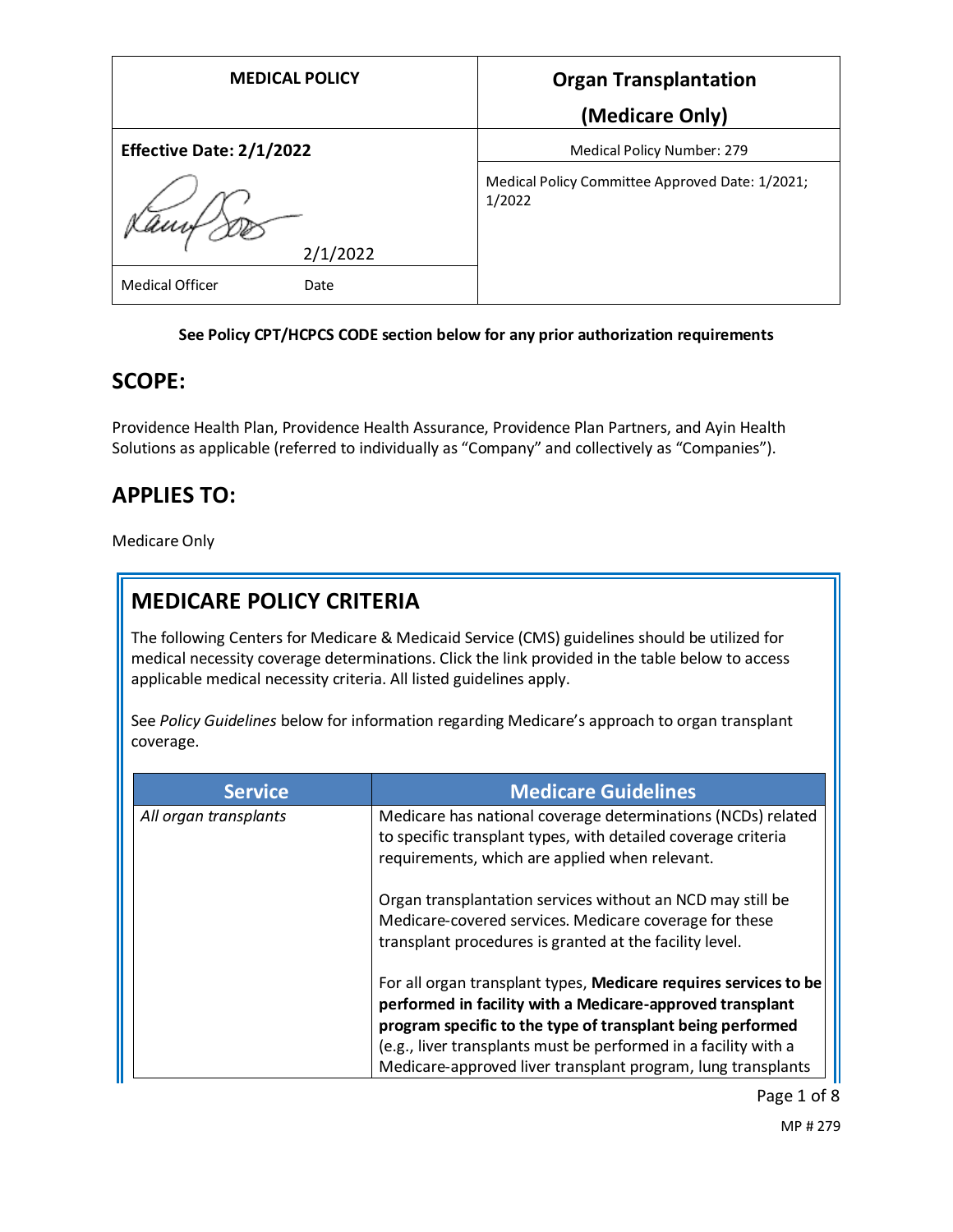**(Medicare Only)**

|                                                        | must be performed in a facility with an approved lung<br>transplant program, etc.). This requirement applies to all organ<br>transplant services, with the exception of corneal and stem<br>cell transplants (rendering these services in a Medicare-<br>approved facility is sufficient, it doesn't have to be a transplant-<br>specific center). |
|--------------------------------------------------------|----------------------------------------------------------------------------------------------------------------------------------------------------------------------------------------------------------------------------------------------------------------------------------------------------------------------------------------------------|
|                                                        | CMS-Approved Organ Transplant Programs can be found on the                                                                                                                                                                                                                                                                                         |
|                                                        | Quality, Certification and Oversight Reports (QCOR) web site.                                                                                                                                                                                                                                                                                      |
|                                                        | (Select "Resources," found at the top of the main QCOR page                                                                                                                                                                                                                                                                                        |
|                                                        | and the list is a downloadable Excel spreadsheet.)                                                                                                                                                                                                                                                                                                 |
| Liver Transplantation                                  | NCD for Adult Liver Transplantation (260.1)                                                                                                                                                                                                                                                                                                        |
|                                                        | NCD for Pediatric Liver Transplantation (260.2)                                                                                                                                                                                                                                                                                                    |
| <b>Heart Transplants</b>                               | NCD for Heart Transplants (260.9)                                                                                                                                                                                                                                                                                                                  |
| <b>Intestinal and Multivisceral</b><br>Transplantation | NCD for Intestinal and Multi-Visceral Transplantation (260.5)                                                                                                                                                                                                                                                                                      |
|                                                        | According to the NCD, multi-visceral transplantation includes                                                                                                                                                                                                                                                                                      |
|                                                        | organs in the digestive system (stomach, duodenum, pancreas,                                                                                                                                                                                                                                                                                       |
|                                                        | liver and intestine). Therefore, a combined transplant of these                                                                                                                                                                                                                                                                                    |
|                                                        | organs for intestinal failure would be subject to this NCD.                                                                                                                                                                                                                                                                                        |
| Pancreas Transplant Alone                              | NCD for Pancreas Transplants (260.3)                                                                                                                                                                                                                                                                                                               |
| Combined Pancreas/Kidney                               |                                                                                                                                                                                                                                                                                                                                                    |
| Transplantation                                        |                                                                                                                                                                                                                                                                                                                                                    |
|                                                        |                                                                                                                                                                                                                                                                                                                                                    |
| <b>Pancreas Transplant Following</b>                   |                                                                                                                                                                                                                                                                                                                                                    |
| <b>Kidney Transplants</b>                              |                                                                                                                                                                                                                                                                                                                                                    |
| Pancreatic Islet Cell                                  | NCD for Islet Cell Transplantation in the Context of a Clinical                                                                                                                                                                                                                                                                                    |
| Transplantation                                        | Trial (260.3.1)                                                                                                                                                                                                                                                                                                                                    |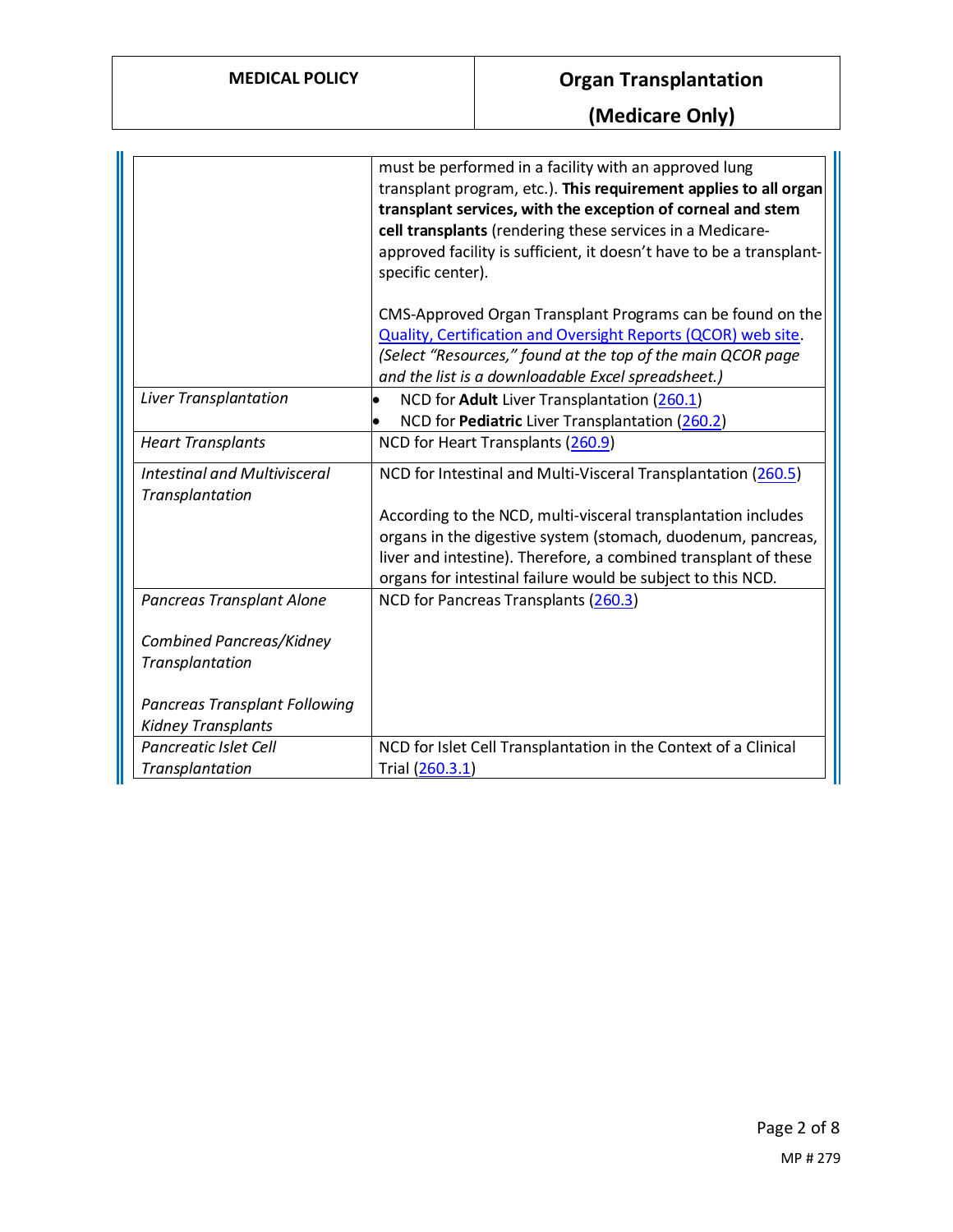| Kidney (Renal) Only        | These organ transplant services do not have specific coverage                                                                                                                                                                                                                                                                                                                                                                                                                                                |
|----------------------------|--------------------------------------------------------------------------------------------------------------------------------------------------------------------------------------------------------------------------------------------------------------------------------------------------------------------------------------------------------------------------------------------------------------------------------------------------------------------------------------------------------------|
| Transplantation            | criteria; however, Medicare has some references which note<br>clinical indications that may warrant these organ transplants:                                                                                                                                                                                                                                                                                                                                                                                 |
| Lung Only Transplantation  |                                                                                                                                                                                                                                                                                                                                                                                                                                                                                                              |
| Heart/Lung Transplantation | Kidney: Medicare Benefit Policy Manual, Chapter 11 - End<br>Stage Renal Disease (ESRD), §140 - Transplantation<br>Medicare states kidney transplants are covered<br>$\Omega$                                                                                                                                                                                                                                                                                                                                 |
| <b>Corneal Transplants</b> | benefits, particularly for ESRD.                                                                                                                                                                                                                                                                                                                                                                                                                                                                             |
|                            | Lung and Combined Heart/Lung: Federal Register / Vol. 60,<br>No. 22 / Thursday, February 2, 1995 Medicare Program;<br>Criteria for Medicare Coverage of Lung Transplants (Page<br>6538 [or page 2 of the pdf], middle of second column)<br>Medicare will cover lung transplants when it is<br>$\circ$<br>expected that transplant of the lung will result in<br>improved cardiac function for beneficiaries with:<br>progressive end-stage pulmonary disease<br>or<br>for end-stage cardiopulmonary disease. |
|                            | Medicare will also cover heart-lung transplants for<br>$\circ$<br>beneficiaries with progressive end-stage<br>cardiopulmonary disease when they are provided in<br>a facility that has been approved by Medicare for<br>both heart and lung transplantation.<br>Cornea: No specific Medicare criteria, but it is a covered                                                                                                                                                                                   |
|                            | Medicare service, with noted billing guidance. <sup>10,11</sup>                                                                                                                                                                                                                                                                                                                                                                                                                                              |

### **POLICY GUIDELINES**

Medicare has specific coverage criteria for some organ transplantation services which can be found in NCDs noted in the criteria table above.

However, there is not an NCD for all types of transplants, specifically for kidney (renal) transplants, lung transplants, or combined heart/lung transplants. For these services, Medicare does not manage coverage criteria for these organ transplant services. Instead, coverage is approved at the facility or transplant program level. In other words, if a facility is Medicare-approved for a specific type of organ transplant, their transplant program for that same service is approved, making transplant services performed in those settings considered medically necessary. This is because established protocols developed and implemented by that Medicare-approved program would have been used for patient selection. Medicare requirements to approve a transplant program includes having adequate written patient selection criteria and an implementation plan. $<sup>1</sup>$ </sup>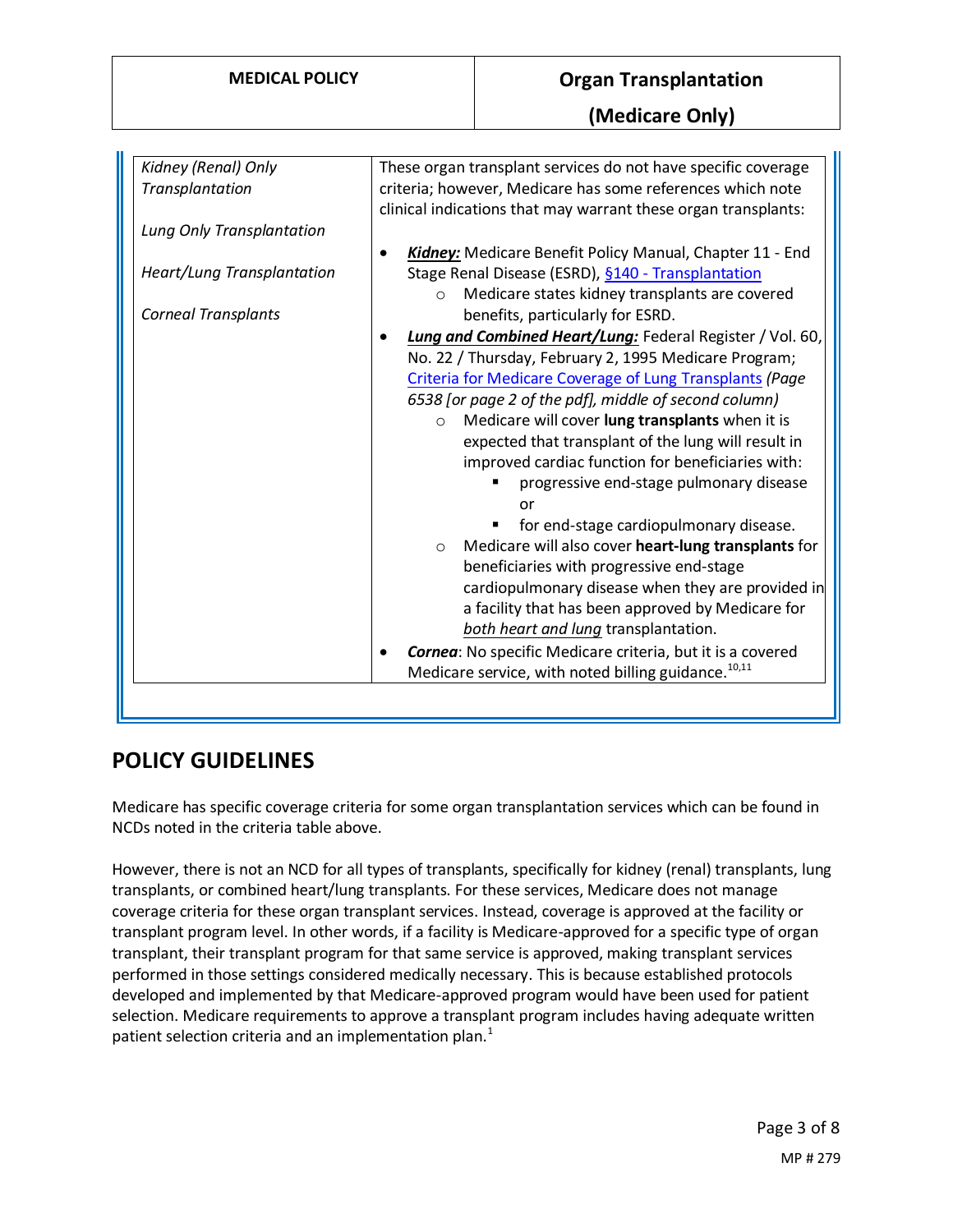**(Medicare Only)**

**Medicare's requirement for transplantation services to be performed in a Medicare-approved transplant program applies to all organ transplant procedures, whether they are addressed in this medical policy or not (exceptions are corneal and stem cell transplants).**

**NOTE:** Individual transplant facilities are required by Medicare to have protocols or selection criteria which must be met in order for the member to be eligible for a transplant in their facility. Approval by the Plan does not guarantee acceptance into any specific transplant program or facility.

## **BILLING GUIDELINES**

According to Medicare, HCPCS code V2785 *(Processing, preserving and transporting corneal tissue)* should only be reported when corneal tissue is used in a corneal transplant procedure. It should not be reported in any other circumstances. $^{11}$ 

# **CPT/HCPCS CODES**

| <b>Medicare Only</b>                |                                                                                                                                                                                                                                                                                 |
|-------------------------------------|---------------------------------------------------------------------------------------------------------------------------------------------------------------------------------------------------------------------------------------------------------------------------------|
| <b>Prior Authorization Required</b> |                                                                                                                                                                                                                                                                                 |
| 32850                               | Donor pneumonectomy(s) (including cold preservation), from cadaver donor                                                                                                                                                                                                        |
| 32851                               | Lung transplant, single; without cardiopulmonary bypass                                                                                                                                                                                                                         |
| 32852                               | Lung transplant, single; with cardiopulmonary bypass                                                                                                                                                                                                                            |
| 32853                               | Lung transplant, double (bilateral sequential or en bloc); without cardiopulmonary<br>bypass                                                                                                                                                                                    |
| 32854                               | Lung transplant, double (bilateral sequential or en bloc); with cardiopulmonary bypass                                                                                                                                                                                          |
| 32855                               | Backbench standard preparation of cadaver donor lung allograft prior to transplantation,<br>including dissection of allograft from surrounding soft tissues to prepare pulmonary<br>venous/atrial cuff, pulmonary artery, and bronchus; unilateral                              |
| 32856                               | Backbench standard preparation of cadaver donor lung allograft prior to transplantation,<br>including dissection of allograft from surrounding soft tissues to prepare pulmonary<br>venous/atrial cuff, pulmonary artery, and bronchus; bilateral                               |
| 33929                               | Removal of a total replacement heart system (artificial heart) for heart transplantation<br>(List separately in addition to code for primary procedure)                                                                                                                         |
| 33930                               | Donor cardiectomy-pneumonectomy (including cold preservation)                                                                                                                                                                                                                   |
| 33933                               | Backbench standard preparation of cadaver donor heart/lung allograft prior to<br>transplantation, including dissection of allograft from surrounding soft tissues to prepare<br>aorta, superior vena cava, inferior vena cava, and trachea for implantation                     |
| 33935                               | Heart-lung transplant with recipient cardiectomy-pneumonectomy                                                                                                                                                                                                                  |
| 33940                               | Donor cardiectomy (including cold preservation)                                                                                                                                                                                                                                 |
| 33944                               | Backbench standard preparation of cadaver donor heart allograft prior to<br>transplantation, including dissection of allograft from surrounding soft tissues to prepare<br>aorta, superior vena cava, inferior vena cava, pulmonary artery, and left atrium for<br>implantation |
| 33945                               | Heart transplant, with or without recipient cardiectomy                                                                                                                                                                                                                         |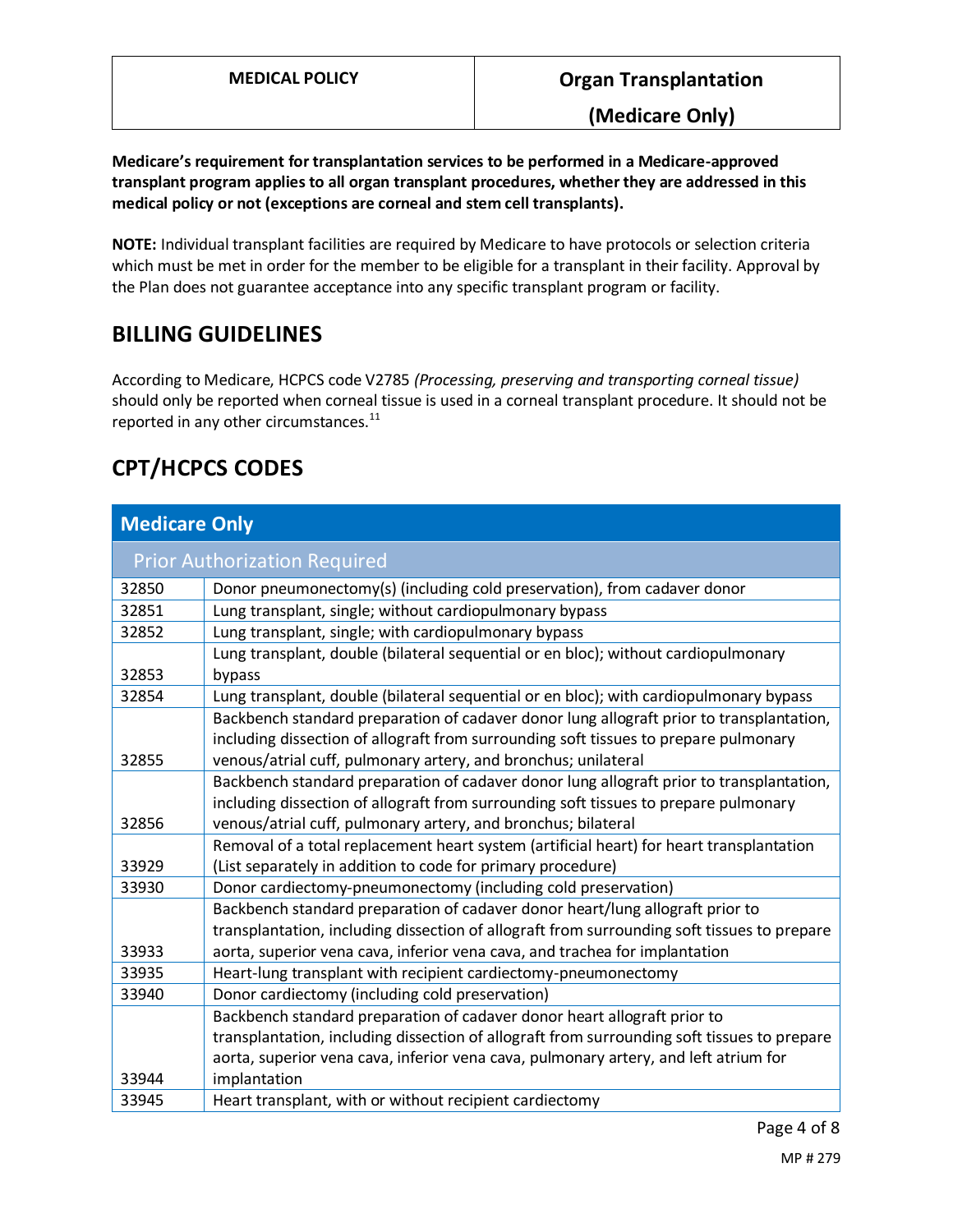**(Medicare Only)**

| 44133 | Donor enterectomy, (including cold preservation) open; partial, from living donor                                              |
|-------|--------------------------------------------------------------------------------------------------------------------------------|
| 44136 | Intestinal allotransplantation; from living donor                                                                              |
| 47133 | Donor hepatectomy (including cold preservation), from cadaver donor                                                            |
|       | Liver allotransplantation; orthotopic, partial or whole, from cadaver or living donor, any                                     |
| 47135 | age                                                                                                                            |
|       | Donor hepatectomy (including cold preservation), from living donor; left lateral segment                                       |
| 47140 | only (segments II and III)                                                                                                     |
|       | Donor hepatectomy (including cold preservation), from living donor; total left lobectomy                                       |
| 47141 | (segments II, III and IV)                                                                                                      |
|       | Donor hepatectomy (including cold preservation), from living donor; total right                                                |
| 47142 | lobectomy (segments V, VI, VII and VIII)                                                                                       |
|       | Backbench standard preparation of cadaver donor whole liver graft prior to                                                     |
|       | allotransplantation, including cholecystectomy, if necessary, and dissection and removal                                       |
|       | of surrounding soft tissues to prepare the vena cava, portal vein, hepatic artery, and                                         |
| 47143 | common bile duct for implantation; without trisegment or lobe split                                                            |
|       | Backbench standard preparation of cadaver donor whole liver graft prior to                                                     |
|       | allotransplantation, including cholecystectomy, if necessary, and dissection and removal                                       |
|       | of surrounding soft tissues to prepare the vena cava, portal vein, hepatic artery, and                                         |
|       | common bile duct for implantation; with trisegment split of whole liver graft into 2                                           |
| 47144 | partial liver grafts (ie, left lateral segment [segments II and III] and right trisegment<br>[segments I and IV through VIII]) |
|       | Backbench standard preparation of cadaver donor whole liver graft prior to                                                     |
|       | allotransplantation, including cholecystectomy, if necessary, and dissection and removal                                       |
|       | of surrounding soft tissues to prepare the vena cava, portal vein, hepatic artery, and                                         |
|       | common bile duct for implantation; with lobe split of whole liver graft into 2 partial liver                                   |
| 47145 | grafts (i.e., left lobe (segments II, III, and IV) and right lobe (segments I, V through VIII))                                |
|       | Backbench reconstruction of cadaver or living donor liver graft prior to                                                       |
| 47146 | allotransplantation; venous anastomosis, each                                                                                  |
|       | Backbench reconstruction of cadaver or living donor liver graft prior to                                                       |
| 47147 | allotransplantation; arterial anastomosis, each                                                                                |
|       | Donor pancreatectomy (including cold preservation), with or without duodenal segment                                           |
| 48550 | for transplantation                                                                                                            |
|       | Backbench standard preparation of cadaver donor pancreas allograft prior to                                                    |
|       | transplantation, including dissection of allograft from surrounding soft tissues,                                              |
|       | splenectomy, duodenotomy, ligation of bile duct, ligation of mesenteric vessels, and Y-                                        |
|       | graft arterial anastomoses from iliac artery to superior mesenteric artery and to splenic                                      |
| 48551 | artery                                                                                                                         |
|       | Backbench reconstruction of cadaver donor pancreas allograft prior to transplantation,                                         |
| 48552 | venous anastomosis, each                                                                                                       |
| 48554 | Transplantation of pancreatic allograft                                                                                        |
| 48556 | Removal of transplanted pancreatic allograft                                                                                   |
|       | Donor nephrectomy (including cold preservation); from cadaver donor, unilateral or                                             |
| 50300 | bilateral                                                                                                                      |
| 50320 | Donor nephrectomy (including cold preservation); open, from living donor                                                       |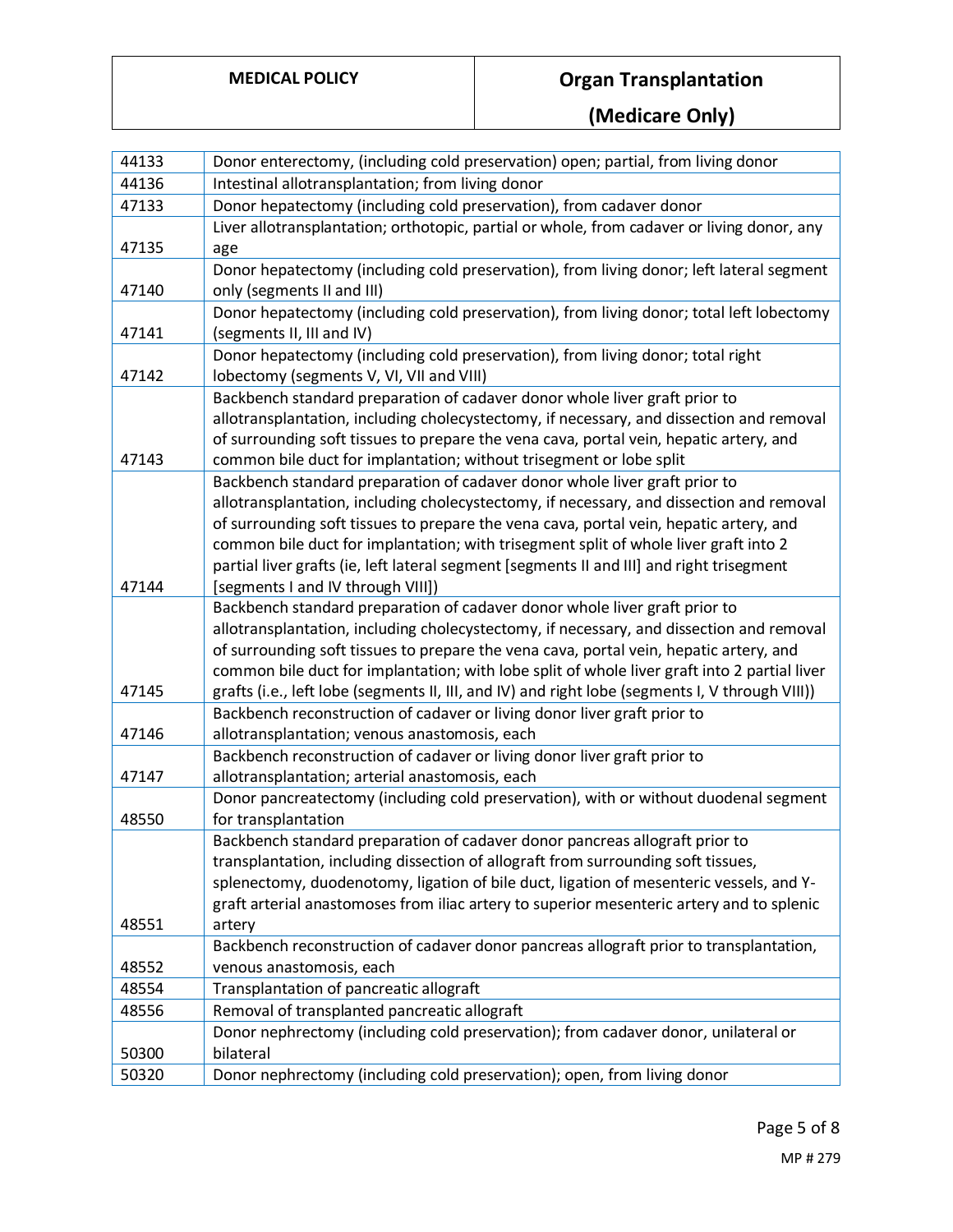**(Medicare Only)**

|       | Backbench standard preparation of cadaver donor renal allograft prior to                      |
|-------|-----------------------------------------------------------------------------------------------|
|       | transplantation, including dissection and removal of perinephric fat, diaphragmatic and       |
|       | retroperitoneal attachments, excision of adrenal gland, and preparation of ureter(s),         |
| 50323 | renal vein(s), and renal artery(s), ligating branches, as necessary                           |
|       | Backbench standard preparation of living donor renal allograft (open or laparoscopic)         |
|       | prior to transplantation, including dissection and removal of perinephric fat and             |
| 50325 | preparation of ureter(s), renal vein(s), and renal artery(s), ligating branches, as necessary |
|       | Backbench reconstruction of cadaver or living donor renal allograft prior to                  |
| 50327 | transplantation; venous anastomosis, each                                                     |
|       | Backbench reconstruction of cadaver or living donor renal allograft prior to                  |
| 50328 | transplantation; arterial anastomosis, each                                                   |
|       | Backbench reconstruction of cadaver or living donor renal allograft prior to                  |
| 50329 | transplantation; ureteral anastomosis, each                                                   |
| 50340 | Recipient nephrectomy (separate procedure)                                                    |
| 50360 | Renal allotransplantation, implantation of graft; without recipient nephrectomy               |
| 50365 | Renal allotransplantation, implantation of graft; with recipient nephrectomy                  |
| 50370 | Removal of transplanted renal allograft                                                       |
|       | Laparoscopy, surgical; donor nephrectomy (including cold preservation), from living           |
| 50547 | donor                                                                                         |
|       | Surgical preparation and cannulation of marginal (extended) cadaver donor lung(s) to ex       |
|       | vivo organ perfusion system, including decannulation, separation from the perfusion           |
| 0494T | system, and cold preservation of the allograft prior to implantation, when performed          |
|       | Initiation and monitoring marginal (extended) cadaver donor lung(s) organ perfusion           |
|       | system by physician or qualified health care professional, including physiological and        |
|       | laboratory assessment (eg, pulmonary artery flow, pulmonary artery pressure, left atrial      |
|       | pressure, pulmonary vascular resistance, mean/peak and plateau airway pressure,               |
|       | dynamic compliance and perfusate gas analysis), including bronchoscopy and X ray when         |
| 0495T | performed; first two hours in sterile field                                                   |
|       | Initiation and monitoring marginal (extended) cadaver donor lung(s) organ perfusion           |
|       | system by physician or qualified health care professional, including physiological and        |
|       | laboratory assessment (eg, pulmonary artery flow, pulmonary artery pressure, left atrial      |
|       | pressure, pulmonary vascular resistance, mean/peak and plateau airway pressure,               |
|       | dynamic compliance and perfusate gas analysis), including bronchoscopy and X ray when         |
|       | performed; each additional hour (List separately in addition to code for primary              |
| 0496T | procedure)                                                                                    |
|       | No Prior Authorization Required                                                               |
| 44132 | Donor enterectomy, (including cold preservation) open; from cadaver donor                     |
| 44135 | Intestinal allotransplantation; from cadaver donor                                            |
|       | Backbench standard preparation of cadaver or living donor intestine allograft prior to        |
|       | transplantation, including mobilization and fashioning of the superior mesenteric artery      |
| 44715 | and vein                                                                                      |
|       | Backbench reconstruction of cadaver or living donor intestine allograft prior to              |
| 44720 | transplantation; venous anastomosis, each                                                     |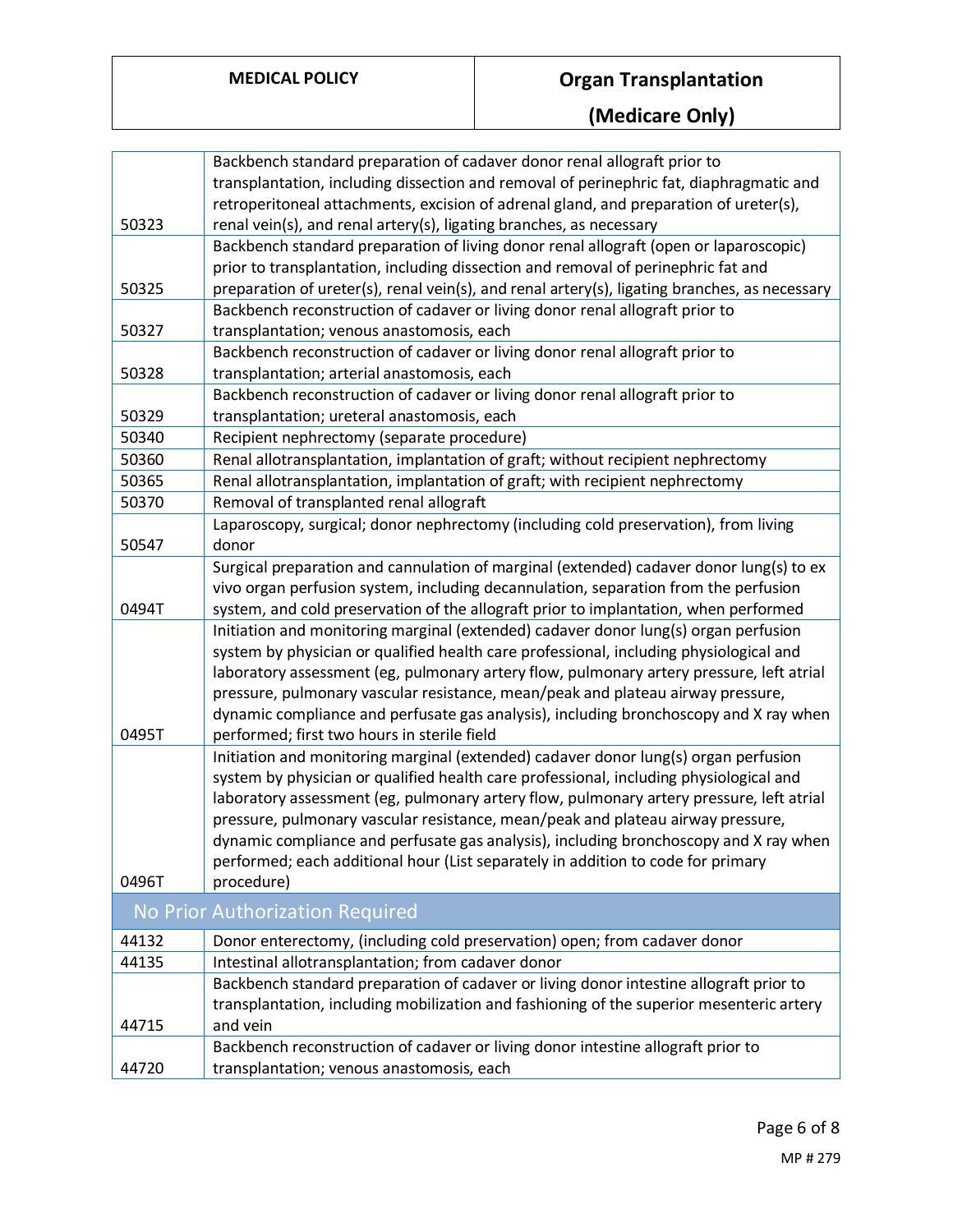**(Medicare Only)**

|       | Backbench reconstruction of cadaver or living donor intestine allograft prior to          |
|-------|-------------------------------------------------------------------------------------------|
| 44721 | transplantation; arterial anastomosis, each                                               |
| 65710 | Keratoplasty (corneal transplant); anterior lamellar                                      |
| 65730 | Keratoplasty (corneal transplant); penetrating (except in aphakia or pseudophakia)        |
| 65750 | Keratoplasty (corneal transplant); penetrating (in aphakia)                               |
| 65755 | Keratoplasty (corneal transplant); penetrating (in pseudophakia)                          |
| 65756 | Keratoplasty (corneal transplant); endothelial                                            |
|       | Backbench preparation of corneal endothelial allograft prior to transplantation (List     |
| 65757 | separately in addition to code for primary procedure)                                     |
| 65767 | Epikeratoplasty                                                                           |
| S2053 | Transplantation of small intestine, and liver allografts (Not valid for Medicare use)     |
| S2054 | Transplantation of multivisceral organs (Not valid for Medicare use)                      |
| S2055 | Harvesting of donor multivisceral organs, with preparation and maintenance of             |
|       | allografts; from cadaver donor (Not valid for Medicare use)                               |
| S2152 | Solid organs(s), complete or segmental, single organ or combination of organs; deceased   |
|       | or living donor(s), procurement, transplantation, and related complications; including:   |
|       | drugs; supplies; hospitalization with outpatient follow-up; medical/surgical, diagnostic, |
|       | emergency, and rehabilitative services, and the number of days of pre and                 |
|       | posttransplant care in the global definition (Not valid for Medicare use)                 |
| V2785 | Processing, preserving and transporting corneal tissue                                    |

## **INSTRUCTIONS FOR USE**

Company Medical Policies serve as guidance for the administration of plan benefits. Medical policies do not constitute medical advice nor a guarantee of coverage. Company Medical Policies are reviewed annually and are based upon published, peer-reviewed scientific evidence and evidence-based clinical practice guidelines that are available as of the last policy update. The Companies reserve the right to determine the application of Medical Policies and make revisions to Medical Policies at any time. Providers will be given at least 60-days' notice of policy changes that are restrictive in nature.

The scope and availability of all plan benefits are determined in accordance with the applicable coverage agreement. Any conflict or variance between the terms of the coverage agreement and Company Medical Policy will be resolved in favor of the coverage agreement.

### **REGULATORY STATUS**

#### Mental Health Parity Statement

Coverage decisions are made on the basis of individualized determinations of medical necessity and the experimental or investigational character of the treatment in the individual case. In cases where medical necessity is not established by policy for specific treatment modalities, evidence not previously considered regarding the efficacy of the modality that is presented shall be given consideration to determine if the policy represents current standards of care.